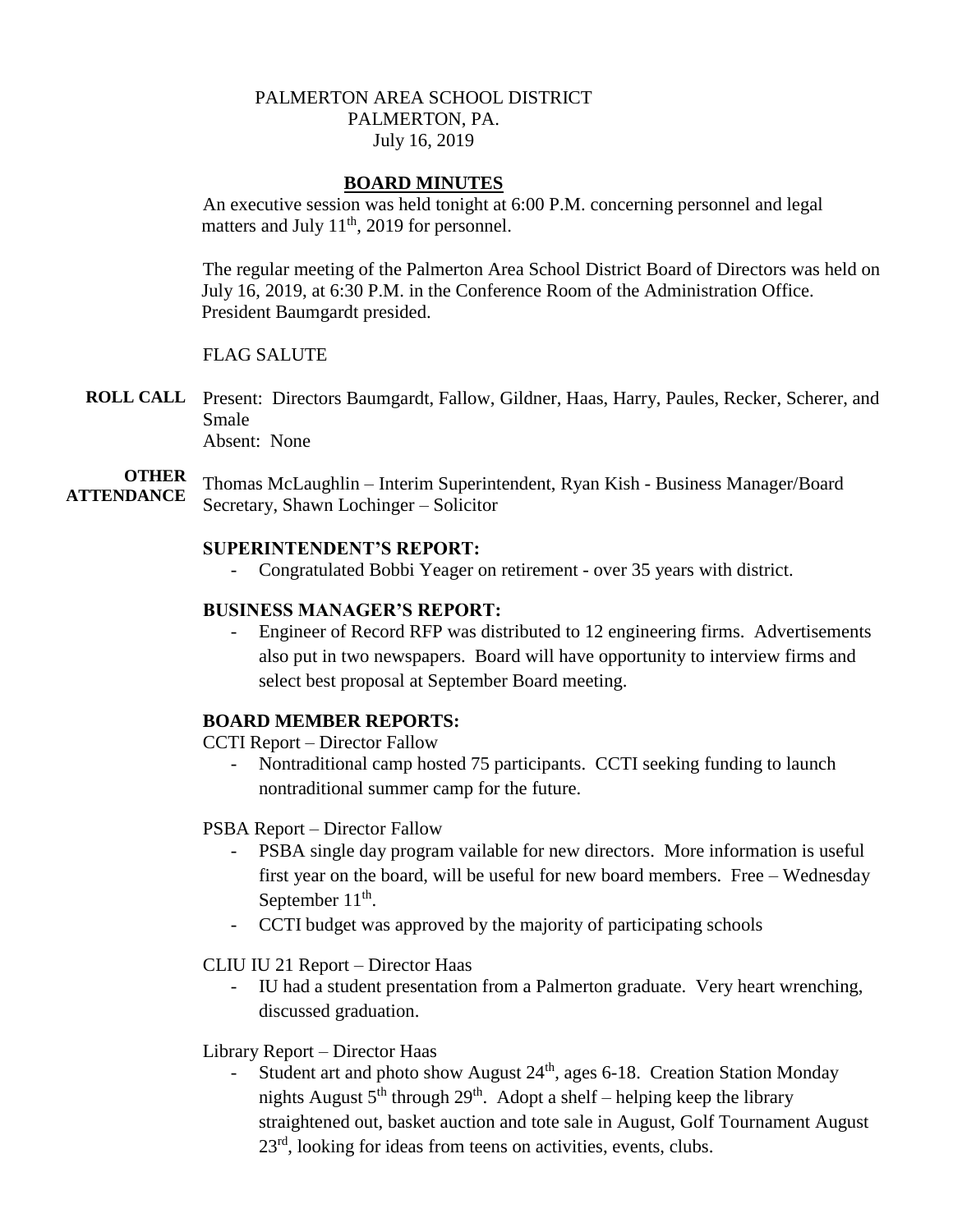Director Baumgardt announced that there was an executive session on July  $11<sup>th</sup>$  to talk about the Superintendent search. If the board waits until November, as opposed to now, the district would see a 3-fold increase in the number of applicants and hopefully offer will be made by March.

### **OLD BUSINESS:**

FBLA Video Presentation – FBLA advisor Kerry Palumbo and student Mikayla Wilkins presented a video from their recent trip to Nationals.

|                        | <b>APPROVED</b> Director Haas moved, seconded by Director Smale, to approve the attached consent |
|------------------------|--------------------------------------------------------------------------------------------------|
| <b>CONSENT</b> agenda. |                                                                                                  |
| <b>AGENDA</b>          |                                                                                                  |

Aye Votes: All Directors Present. Nay Votes: None. Motion Carried.

#### **CONSENT AGENDA**

**MINUTES** Approved the minutes from the June  $18<sup>th</sup> 2019$  Board meeting, July  $2<sup>nd</sup>$ , 2019 CPCT Committee Meeting, July  $2<sup>nd</sup>$  2019 Policy Committee Meeting, and July  $2<sup>nd</sup>$ , 2019 Buildings and Grounds Committee Meeting.

**FINANCIAL** 

- **REPORTS** Approved the Treasurer's Report and Accounts Payable.
- **SUB REMOVAL** Approved the removal of Kianna Marlatt from our substitute teacher list.
- **2019-2020 CAC POSITIONS**  Approved the following CAC positions for the 2019-2020 school year: Miranda Allen Art/Music/Tech Ed. Co-Advisor \$860.50 Whitney Kern Art/Music/Tech Ed. Co-Advisor \$860.50

**2019-2020** 

**ADVISORS**  Approved the following Advisors for the 2019-2020 school year: Kristin Heller – Environmental Club – Towamensing  $$1,173$ 

| INISUII HEIIEI | $\text{EUVI}$ underlinearly $\text{C}$ to $\text{CUV}$ and $\text{CUV}$ | 01, 11  |
|----------------|-------------------------------------------------------------------------|---------|
|                | Natalie Madeira Chorus – Towamensing                                    | \$1,523 |
| Krystle Meglio | $Yearbook - Towamensing$                                                | \$772   |
| Jodi Kocher    | Co-adviser Student Council – Towamensing \$386                          |         |
|                | Stacey Olewine Co-adviser Student Council – Towamensing \$386           |         |
|                |                                                                         |         |

**2019-2020 EXTRA-CURRIC.** 

**POSITIONS** 

|                       | Approved the following extracurricular positions for the 2019-2020 school year: |         |
|-----------------------|---------------------------------------------------------------------------------|---------|
| <b>Bob Hock</b>       | Softball Head Coach                                                             | \$4,054 |
| Rodney Strohl         | 1/2 Asst. Softball Coach                                                        | \$1,331 |
| Jen Denaro            | 1/2 Asst. Softball Coach                                                        | \$1,331 |
| Phil Acker            | 1/2 Asst. Softball Coach                                                        | \$1,331 |
| Sam Curcio            | 1/2 Asst. Softball Coach                                                        | \$1,331 |
| Tori Gollie           | <b>Volunteer Softball Coach</b>                                                 |         |
| Nikki Boccia          | <b>Volunteer Softball Coach</b>                                                 |         |
| Mike Gombert          | <b>Track Head Coach</b>                                                         | \$4,054 |
| Fran Gough            | Asst. Track Coach                                                               | \$2,662 |
| Wynnie Cseh           | <b>Asst. Track Coach</b>                                                        | \$2,662 |
| Jim Hay               | Asst. Track Coach                                                               | \$2,662 |
| <b>Steve Semmel</b>   | <b>Asst. Track Coach</b>                                                        | \$2,662 |
| <b>Tyrone Lewis</b>   | 1/2 Asst. Track Coach                                                           | \$1,331 |
| <b>Matt Kosciolek</b> | <b>MS</b> Track Coach                                                           | \$2,662 |
| Randi Freed           | <b>Volunteer Track Coach</b>                                                    |         |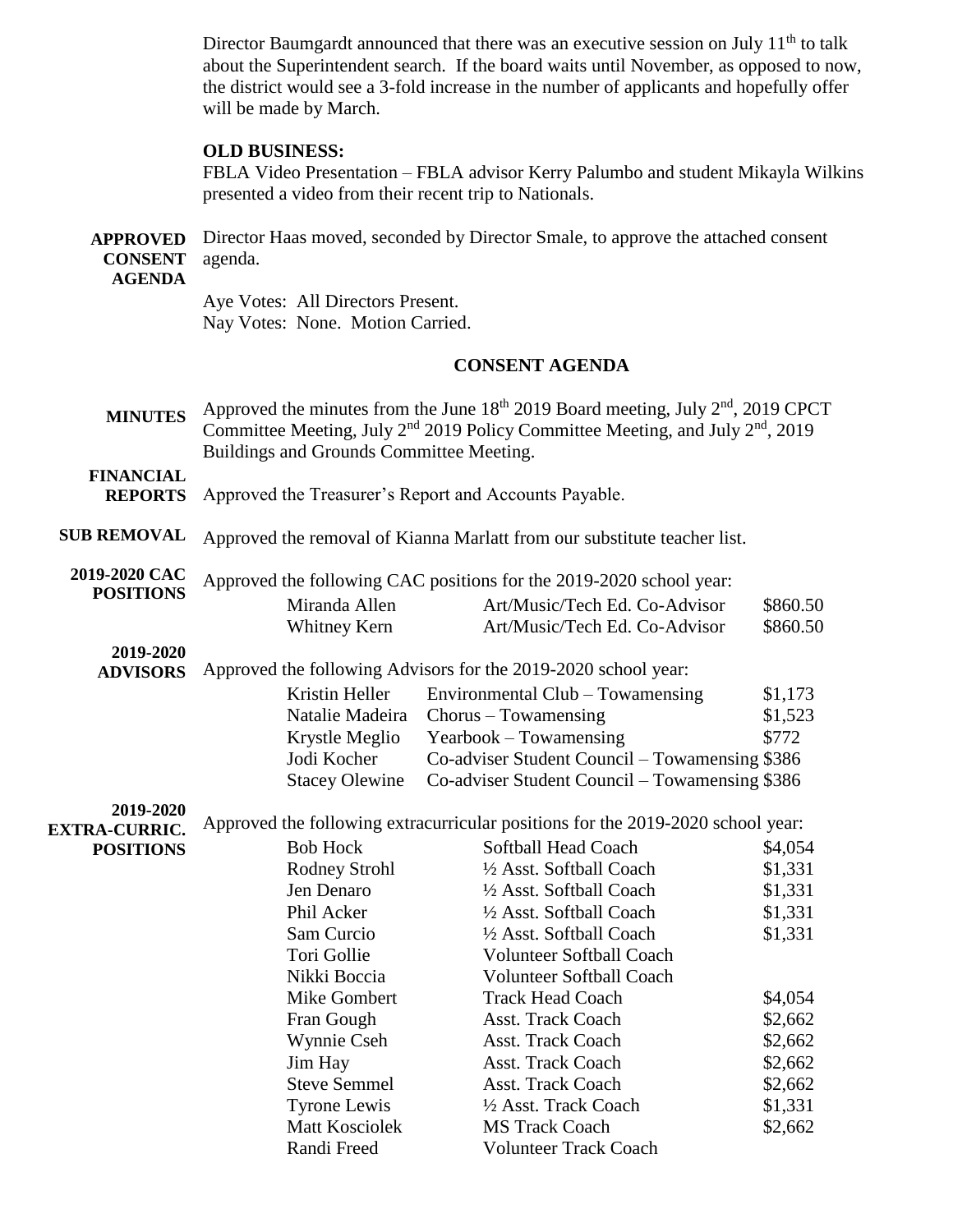|                                               | <b>Michael Martinez</b><br><b>Austin Cseh</b><br><b>Melissa Martinez</b><br>Kerri Jahelka                                                                  | <b>Volunteer Track Coach</b><br><b>Volunteer Track Coach</b><br><b>Volunteer Track Coach</b><br><b>Volunteer Track Coach</b> |                    |
|-----------------------------------------------|------------------------------------------------------------------------------------------------------------------------------------------------------------|------------------------------------------------------------------------------------------------------------------------------|--------------------|
|                                               | Jen Danzeisen                                                                                                                                              | <b>Tennis Head Coach</b><br>1/2 Asst. MS Football Coach                                                                      | \$2,438<br>\$2,018 |
|                                               | <b>Christopher Frace</b><br><b>Austin Cseh</b>                                                                                                             | 1/2 Varsity Asst. Football Coach                                                                                             | \$2,018            |
|                                               | Tara Frantz                                                                                                                                                | <b>MS Field Hockey Coach</b>                                                                                                 | \$2,662            |
|                                               | <b>Heather Long</b>                                                                                                                                        | MS Field Hockey Volunteer                                                                                                    |                    |
| <b>HS LIFE SKILLS</b><br>IA                   | Approved Rhianna Rivera as an Instructional Assistant for the High School Life Skills<br>classroom at the rate of \$15.35/hour, effective August 20, 2019. |                                                                                                                              |                    |
| <b>SHORT TERM</b><br><b>MUSIC SUB</b>         | Approved Carol Taylor as a short-term Music Sub at Towamensing, effective August 26,<br>2019.                                                              |                                                                                                                              |                    |
| <b>ASST. HEAD-</b><br><b>CHEF</b>             | Approved Amy Carrelli as an Assistant Head Chef (5.5 hours/day) at the High School<br>starting the 2019-2020 school year.                                  |                                                                                                                              |                    |
| <b>GUIDANCE</b>                               | Approved Maria Lear as High School Guidance Counselor effective July 17 <sup>th</sup> , 2019,<br>Masters, Step 2, \$47,750.                                |                                                                                                                              |                    |
| HS SPEC. ED.<br><b>TEACHER</b>                | Approved Kristen Perdew as a High School Special Education Teacher, effective August<br>20 <sup>th</sup> , 2019, at Masters, Step 5, \$50,250.             |                                                                                                                              |                    |
| <b>SPEC. ED</b><br><b>POSTING</b>             | Approved to advertise for two Special Education Instructional Aide positions.                                                                              |                                                                                                                              |                    |
| <b>COACHES</b><br><b>HANDBOOK</b>             | Approved the 2019-2020 Coaches' Handbook/Athletic Code of Conduct.                                                                                         |                                                                                                                              |                    |
| 2019-2020<br><b>ATHLETIC</b><br><b>PRICES</b> | Approved the 2019-2020 Athletic Ticket Prices & Season Pass Prices as listed on the<br>attached schedule (attachment on file)                              |                                                                                                                              |                    |
| <b>MEADOWS</b><br><b>AGREEMENT</b>            | Approved the agreement with The Meadows School for the 2019-2020 and 2020-2021<br>school years at the rate of \$67 per day as needed.                      |                                                                                                                              |                    |
| <b>DONATION</b>                               | Accepted the donation of \$200.00 from Terri Trotter for the SS Palmer Gifted Program.                                                                     |                                                                                                                              |                    |
| <b>DRAMA</b><br><b>AGREEMENT</b>              |                                                                                                                                                            | Approved the agreement with Theatre World for the backdrop rental for the Drama Club.                                        |                    |
| <b>LCCC DUAL</b><br><b>ENROLLMENT</b>         |                                                                                                                                                            | Approved the Dual Enrollment Agreement for the 2019-2020 school year with LCCC.                                              |                    |
| <b>AGREEMENT</b>                              |                                                                                                                                                            | <b>END OF CONSENT AGENDA</b>                                                                                                 |                    |
|                                               |                                                                                                                                                            |                                                                                                                              |                    |

 $\overline{\mathbf{H}}$ 

| POLICY #006     | Director Gildner moved, seconded by Director Recker, to accept the second reading of |
|-----------------|--------------------------------------------------------------------------------------|
|                 | and approve Policy $\text{\#006} - \text{Meetings}$                                  |
| <b>SECOND</b>   |                                                                                      |
| <b>READING</b>  |                                                                                      |
| <b>APPROVED</b> | Aye Votes: All Directors Present.                                                    |
|                 | Nay Votes: None. Motion Carried.                                                     |